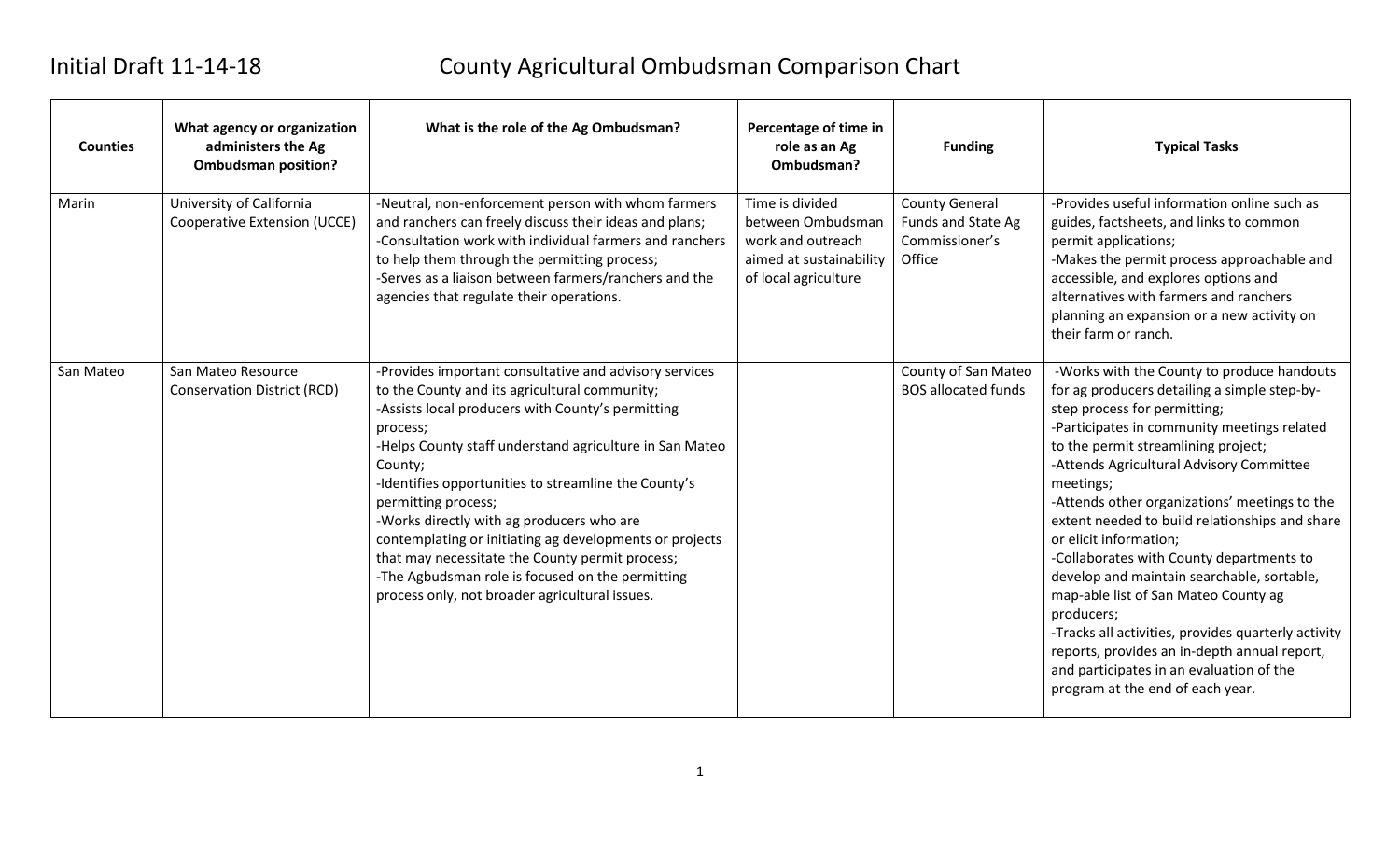# Initial Draft 11-14-18 County Agricultural Ombudsman Comparison Chart

| <b>Counties</b> | What agency or organization<br>administers the Ag<br><b>Ombudsman position?</b>                                    | What is the role of the Ag Ombudsman?                                                                                                                                                                                                                                                                                                                                                                                                                                                                                                                                                                                                                                                                                       | Percentage of time in<br>role as an Ag<br>Ombudsman? | <b>Funding</b>                                                             | <b>Typical Tasks</b>                                                                                                                                                                                                                                                                                                                                                                                                                                                                                                                                                                                     |
|-----------------|--------------------------------------------------------------------------------------------------------------------|-----------------------------------------------------------------------------------------------------------------------------------------------------------------------------------------------------------------------------------------------------------------------------------------------------------------------------------------------------------------------------------------------------------------------------------------------------------------------------------------------------------------------------------------------------------------------------------------------------------------------------------------------------------------------------------------------------------------------------|------------------------------------------------------|----------------------------------------------------------------------------|----------------------------------------------------------------------------------------------------------------------------------------------------------------------------------------------------------------------------------------------------------------------------------------------------------------------------------------------------------------------------------------------------------------------------------------------------------------------------------------------------------------------------------------------------------------------------------------------------------|
| Solano          | <b>Solano Small Business</b><br>Development Center (Solano<br>SBDC), hosted by Humboldt<br><b>State University</b> | -Liaison between Solano Agricultural business and the<br>government;<br>-Helps develop value-added agricultural projects in the<br>County;<br>-Advisor to local farmers and ranchers;<br>-Connects the agricultural community with the right<br>government agencies to navigate the permitting and<br>regulatory process;<br>-Encourages economic viability of farms.                                                                                                                                                                                                                                                                                                                                                       |                                                      | County of Solano,<br><b>SBDC/Small Business</b><br>Administration          | -Walks farmers through the process of<br>participating in farmer's markets;<br>-Provides free technical assistance and<br>trainings to farming community;<br>-Provides consulting or training services to<br>farmers, ranchers and agriculture-related<br>businesses located in Solano County to help<br>navigate the various permitting processes.                                                                                                                                                                                                                                                      |
| Sonoma          | University of California<br><b>Cooperative Extension (UCCE)</b>                                                    | -Help local ag operations (mostly small ones) navigate<br>the permitting process;<br>-Facilitate meetings between the various county, state,<br>and federal agencies;<br>-Refer general farming/ranching questions to farm<br>advisors;<br>-Educates ag operations about the regulations and also<br>works with regulators to educate them about farming;<br>-Works on large projects such as guidelines for<br>prescribed burns and a project to evaluate ecosystems<br>services to create payments for them as a way to<br>support rural agricultural operations;<br>-Is on the county planning department's Directors<br>Advisory Group and Santa Rosa Junior College's<br>Sustainable Ag Department Advisory Committee. | Full-time position $-35$<br>hours a week             | County Funds-<br>housed at UCCE; five<br>positions funded by<br>the county | -Works with the UC on workshops;<br>-Updates website with fact sheets;<br>-Works on website for UCCE office, specifically<br>the Disaster Resources pages;<br>-Posts blogs for their office on a variety of<br>topics;<br>-Schedules most of the social media posts,<br>including information on their website,<br>upcoming workshops, resources from UC ANR,<br>$etc.$ ;<br>-Works on countywide efforts, for example<br>project with Economic Development Board to<br>create an Ag Business Council to support ag<br>operations in the county by building on small<br>scale technological innovations. |